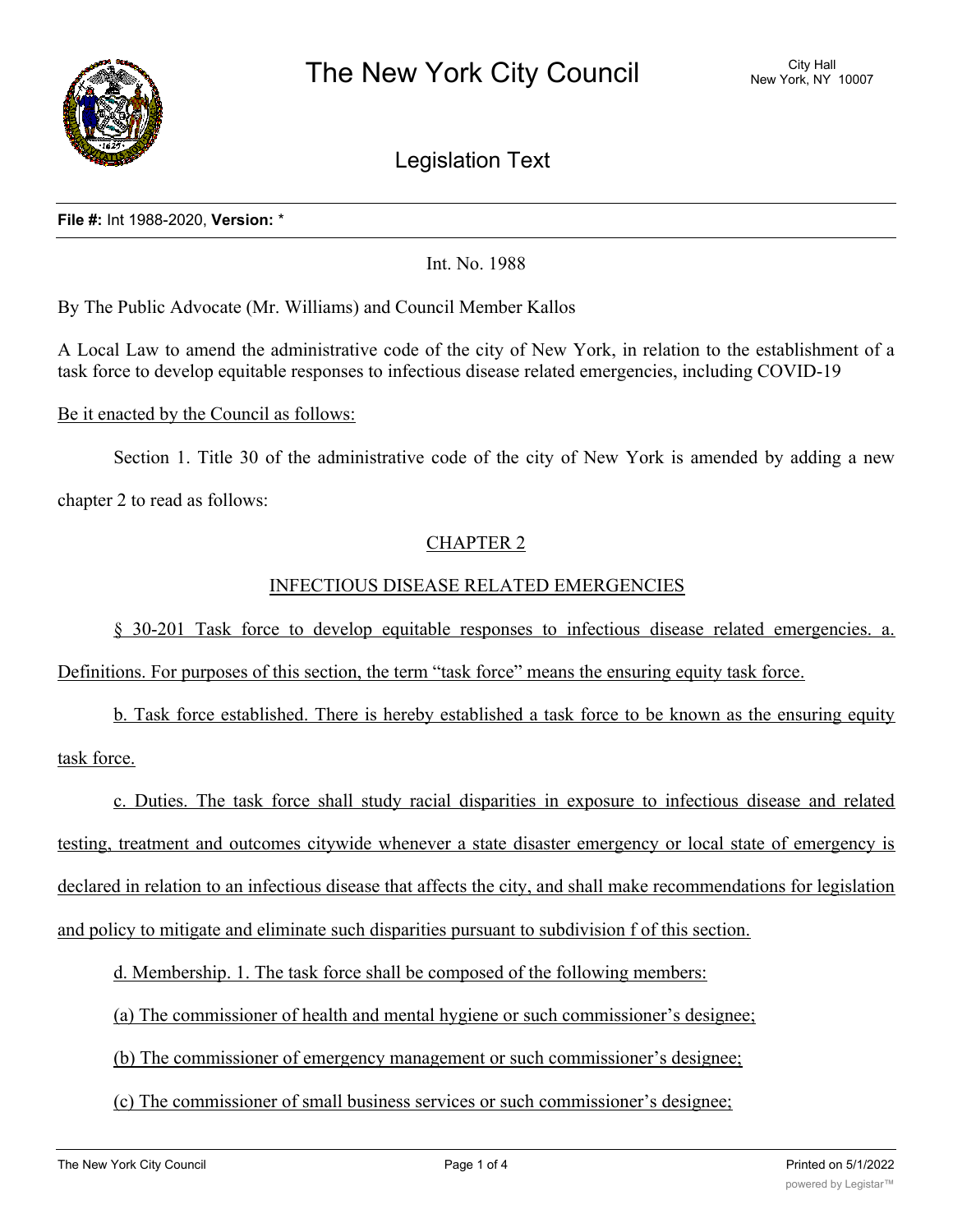### **File #:** Int 1988-2020, **Version:** \*

(d) The director of the mayor's office of minority and women-owned business enterprises or such director's designee;

(e) Five members appointed by the mayor;

(f) Two members appointed by the speaker of the council; and

(g) Two members appointed by the public advocate.

2. The public advocate shall designate a chair among the members of the task force.

3. The mayor may invite officers and representatives of relevant federal, state and local agencies and authorities to participate in the work of the task force.

4. Each member of the task force shall serve at the pleasure of the officer who appointed the member. In the event of a vacancy on the task force, a successor shall be appointed in the same manner as the original appointment. All members of the task force shall serve without compensation.

e. Meetings. 1. The task force shall hold at least one meeting each week for any period of time during which an executive order of the governor declares a state disaster emergency related to an infectious disease that affects the city, or an order of the mayor declares a local state of emergency related to an infectious disease. Notwithstanding the expiration of any such order, the task force shall continue to hold at least one meeting each week until the submission of a report pursuant to subdivision f of this section in connection with the originating infectious disease related emergency.

2. The task force may invite experts and stakeholders to attend its meetings and to provide testimony and information relevant to its duties.

3. Meetings may be held in person or via videoconferencing. Public access shall be granted to all meetings via videoconferencing. The minutes of such meetings shall be published on the office's website no later than one day after each such meeting.

f. Report. 1. No later than 100 days after the task force's first meeting after the issuance of an executive order of the governor declaring a state disaster emergency or an order of the mayor declaring a local state of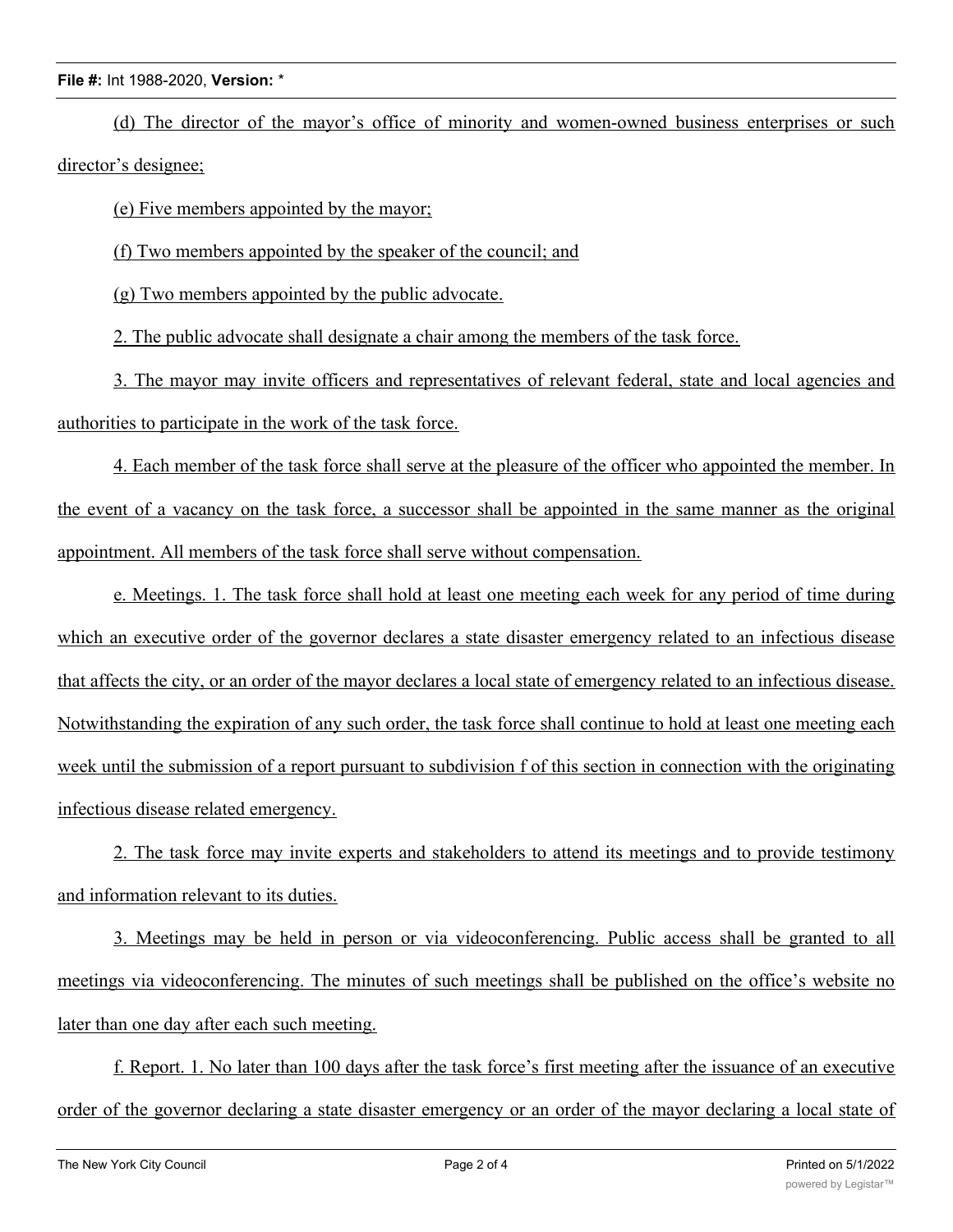#### **File #:** Int 1988-2020, **Version:** \*

emergency related to an infectious disease, the task force shall submit a report to the mayor, the speaker of the council and the public advocate setting forth its recommendations for legislation and policy relating to the mitigation and elimination of racial disparities in exposure to infectious disease and related testing, treatment and outcomes. The report shall set forth a plan to mitigate such disparities, which shall address city-provided financial support and other programs that may improve outcomes for persons affected by the disparities identified in such report. The report shall include a summary of information the task force considered in formulating its recommendations.

2. The commissioner of emergency management shall publish the task force's report on the office's website no later than one day after its submission to the mayor, the speaker of the council and the public advocate.

g. Agency support. Each agency shall provide appropriate staff and resources to support the work of such agency related to the task force.

h. Suspension and reinstatement. 1. The task force's duties pursuant to subdivision c of this section and the task force's meeting requirements pursuant to subdivision e of this section shall be suspended upon submission of a report pursuant to subdivision f of this section unless the chair of the task force determines that continued study is necessary to make further recommendations for legislation and policy to mitigate and eliminate racial disparities in infectious disease exposure and related testing, treatment and outcomes. Upon a determination by the chair that continued study is necessary, the task force shall continue to meet for a duration of time and with such frequency as the chair determines is sufficient to perform the task force's duties, and shall prepare and submit further reports setting forth recommendations for legislation and policy as the chair determines are necessary to accomplish the task force's objectives.

2. The task force's duties and meeting requirements shall be reinstated whenever the governor issues an executive order declaring a state disaster emergency related to an infectious disease that affects the city, or whenever the mayor issues an order declaring a local state of emergency related to an infectious disease.